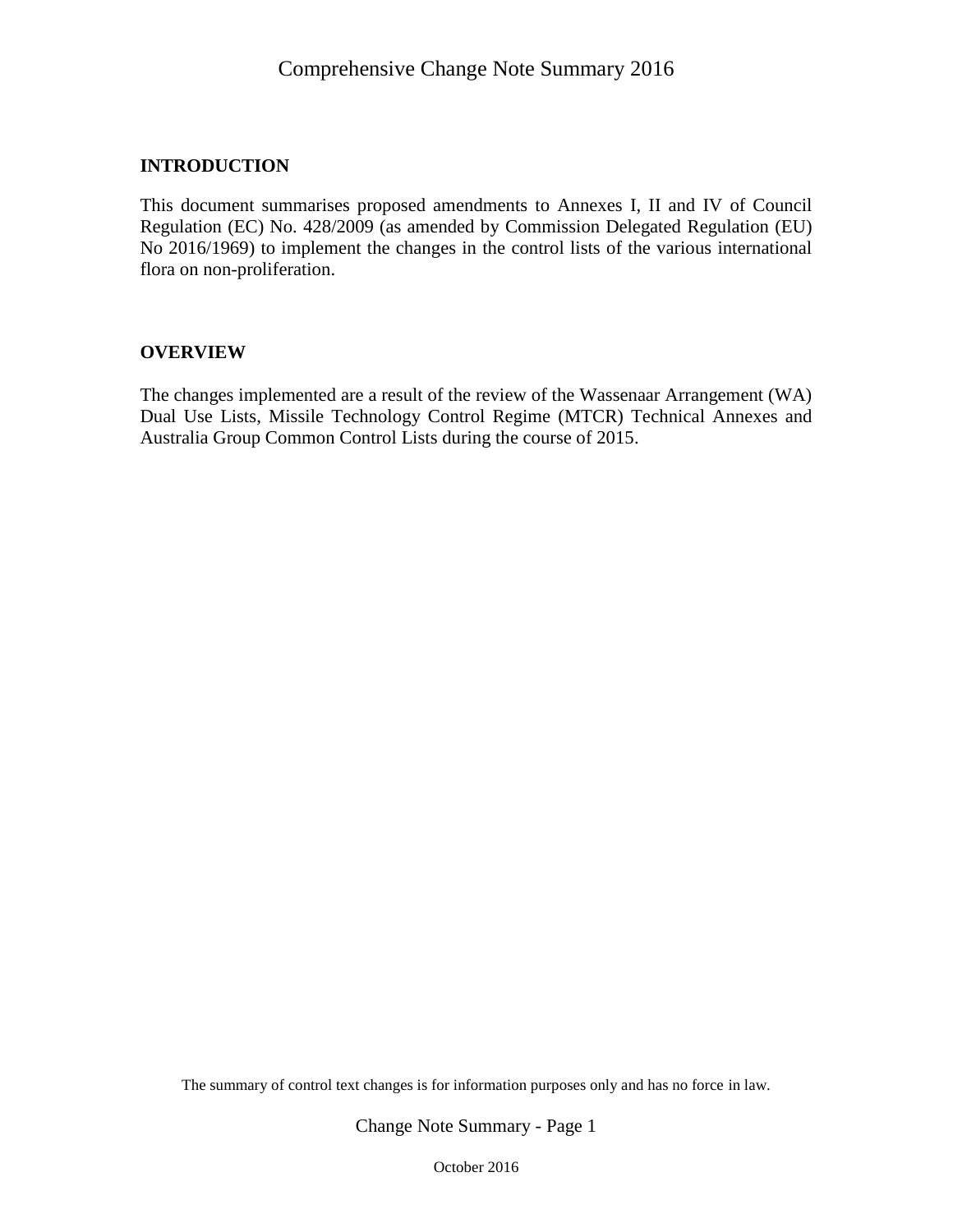#### **SUMMARY OF CHANGES FOR EACH SECTION OF ANNEX I:**

Bracketed terms mean the definition, Note or control entry no longer appears in Annex.

| &<br><b>Notes</b><br>Contents,<br><b>Acronyms</b> |           |                                                         |
|---------------------------------------------------|-----------|---------------------------------------------------------|
| "Information"<br>General                          | <b>WA</b> | New General "Information Security" Note added after the |
| Security" Note                                    |           | General Software Note.                                  |
|                                                   |           |                                                         |
| <b>Definition</b>                                 |           |                                                         |
| "Accuracy"                                        | WA        | Categories 3, 7, and 8 included.                        |
| "Circular Error Probable"                         | <b>WA</b> | New definition.                                         |
| "Cryptography"                                    | WA        | 'fixed' changed to local definition;                    |
|                                                   |           | Technical Note modified including new Technical Note 2. |
| "FADEC Systems"                                   | WA        | Reference to Category 7 deleted.                        |
| ("Fixed")                                         | WA.       | Definition deleted.                                     |
| switching<br>"Frequency<br>time"                  | WA        | Definition modified, including new paragraphs a. and b. |
| "Information security"                            | WА        | Category references modified, and Nota Bene changed to  |

|    | Technical Note.                                        |
|----|--------------------------------------------------------|
| WА | Reference to Category 1 made, and definition modified. |
| WА | Double quotes around "airships".                       |
| WΑ | Definition deleted.                                    |
| WА | Definition deleted.                                    |
| WA | Definition deleted.                                    |
|    |                                                        |

| Category 0 |      |                     |
|------------|------|---------------------|
| 0B001a     | Edit | Minor edit to text. |

| Category 1             |           |                                                                                                                               |
|------------------------|-----------|-------------------------------------------------------------------------------------------------------------------------------|
| 1A001b                 | <b>WA</b> | Control on piezoelectric polymers and copolymers sheet and film<br>removed.                                                   |
| 1A001c                 | <b>WA</b> | Control on seals, gaskets, valve seats, bladders, or diaphragms<br>removed.                                                   |
| 1A002 Note 1           | <b>WA</b> | Double quotes around "composite" included.                                                                                    |
| 1A004a1                | <b>WA</b> | Control on respirators amended: Single quotes around 'biological<br>agents'; Phrase "adapted for use in war" removed.         |
| 1A004b1                | <b>WA</b> | Control on protective garments amended: Single quotes around<br>'biological agents'; Phrase "adapted for use in war" removed. |
| 1A004c1                | <b>WA</b> | Control on detection systems amended: Single quotes around<br>'biological agents'; Phrase "adapted for use in war" removed.   |
| 1A004 Technical Note 1 | <b>WA</b> | Technical note amended: Single quotes around 'biological<br>agents'; Phrase "adapted for use in war" removed.                 |

The summary of control text changes is for information purposes only and has no force in law.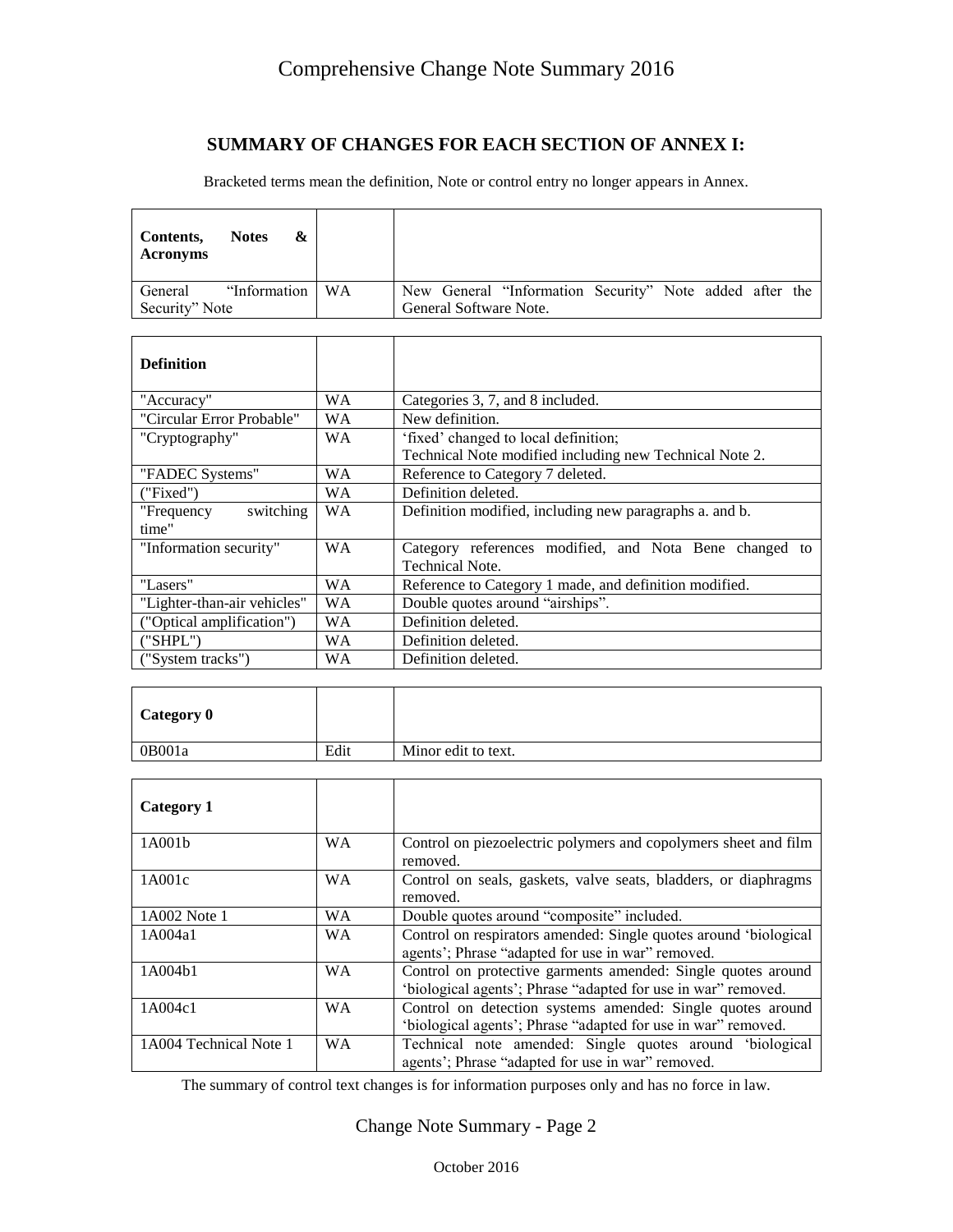| 1A004 Technical Note 3 | <b>WA</b>   | New Technical Note 3, with local definition for 'biological<br>agents'. |
|------------------------|-------------|-------------------------------------------------------------------------|
| 1C001b Notes a and b   | <b>WA</b>   | Minor amendment to control on EM absorbing material.                    |
| 1C002 Note             | <b>WA</b>   | Note amended to control on certain metal alloys.                        |
| 1C006a                 | <b>WA</b>   | Control on hydraulic fluids deleted.                                    |
| 1C006 Tech Note        | <b>WA</b>   | Technical Note deleted.                                                 |
| 1C008a2 Tech Note 1    | <b>WA</b>   | Reference added to 1C008f materials.                                    |
| 1C009a                 | WA          | Control on copolymers of vinylidene fluoride deleted.                   |
| 1C111a4e               | <b>MTCR</b> | Inclusion of CAS number to Ethylene dihydrazine                         |
| 1C111a4i               | <b>MTCR</b> | Inclusion of CAS numbers and amended to naming structure to             |
|                        |             | Dimethylhydrazinium azide                                               |
| 1C111a4p               | <b>MTCR</b> | Inclusion of CAS numbers and amended to naming structure to             |
|                        |             | Diethylhydrazine nitrate (DEHN)                                         |
| 1C111a6a               | Edit        | Correction in Annex to DMAZ                                             |
| 1C111b4                | <b>MTCR</b> | Inclusion<br>Polybutadiene-acrylic<br>of CAS<br>numbers<br>to           |
|                        |             | acid-acrylonitrile                                                      |
| 1C111c6e               | Edit        | CAS number for Pentyl ferrocene removed.                                |
| 1C111c6l               | Edit        | CAS number for Acetyl ferrocene removed.                                |
| 1C350.29               | Edit        | Minor edit to chemical name.                                            |
| 1C350.64               | AG          | Addition of Diethylamine (109-89-7).                                    |
| 1C351a9                | AG          | Renamed to Crimean-Congo hemorrhagic fever virus.                       |
| 1C351a10               | AG          | Removal of fever from Dengue virus.                                     |
| 1C351a13               | AG          | Renamed to Ebolavirus: all members of the Ebolavirus genus.             |
| 1C351a14               | AG          | Renamed to Foot-and-mouth.                                              |
| 1C351a15               | AG          | Renamed to Goatpox.                                                     |
| 1C351a19               | AG          | Renamed Suid herpesvirus 1.                                             |
| 1C351a20               | AG          | Renamed to Classic swine fever virus (Hog cholera virus).               |
| 1C351a23               | AG          | Renamed to Kyasanur Forest disease virus                                |
| 1C351a25               | AG          | Renamed to Lassa virus.                                                 |
| 1C351a31               | AG          | Renamed to Marburgvirus: all members of the Marburgvirus                |
|                        |             | genus.                                                                  |
| 1C351a32               | AG          | Renamed to Monkeypox virus.                                             |
| 1C351a38               | AG          | Renamed to Peste-des-petits-ruminants virus.                            |
| 1C351a39               | AG          | Renamed to Swine vesicular disease virus.                               |
| 1C351a47               | AG          | Renamed to Sheeppox virus.                                              |
| 1C351a48               | $\rm{AG}$   | Renamed to Sin Nombre virus.                                            |
| 1C351a49               | Edit        | Minor amendment to St. Louis encephalitis virus                         |
| 1C351a50               | $\rm{AG}$   | Renamed to Porcine Teschovirus.                                         |
| 1C351a51               | AG          | Renamed to Tick-borne encephalitis virus (Far Eastern subtype).         |
| 1C351a57               | AG          | New control for Severe acute respiratory syndrome-related               |
|                        |             | coronavirus (SARS-related coronavirus).                                 |
| 1C351a58               | AG          | New control for Reconstructed 1918 influenza virus.                     |
| 1C351d17               | AG          | Renamed to Modeccin toxin.                                              |
| 1C351d18               | AG          | Renamed to Volkensin toxin.                                             |
| 1C351d19               | AG          | Renamed to Viscum Album Lectin 1 (Viscumin).                            |
| 1E001                  | <b>WA</b>   | Consequential change to reflect removal of 1A001b and 1A001c.           |
| 1E002f Note            | <b>WA</b>   | Double quotes around "aircraft" included.                               |

The summary of control text changes is for information purposes only and has no force in law.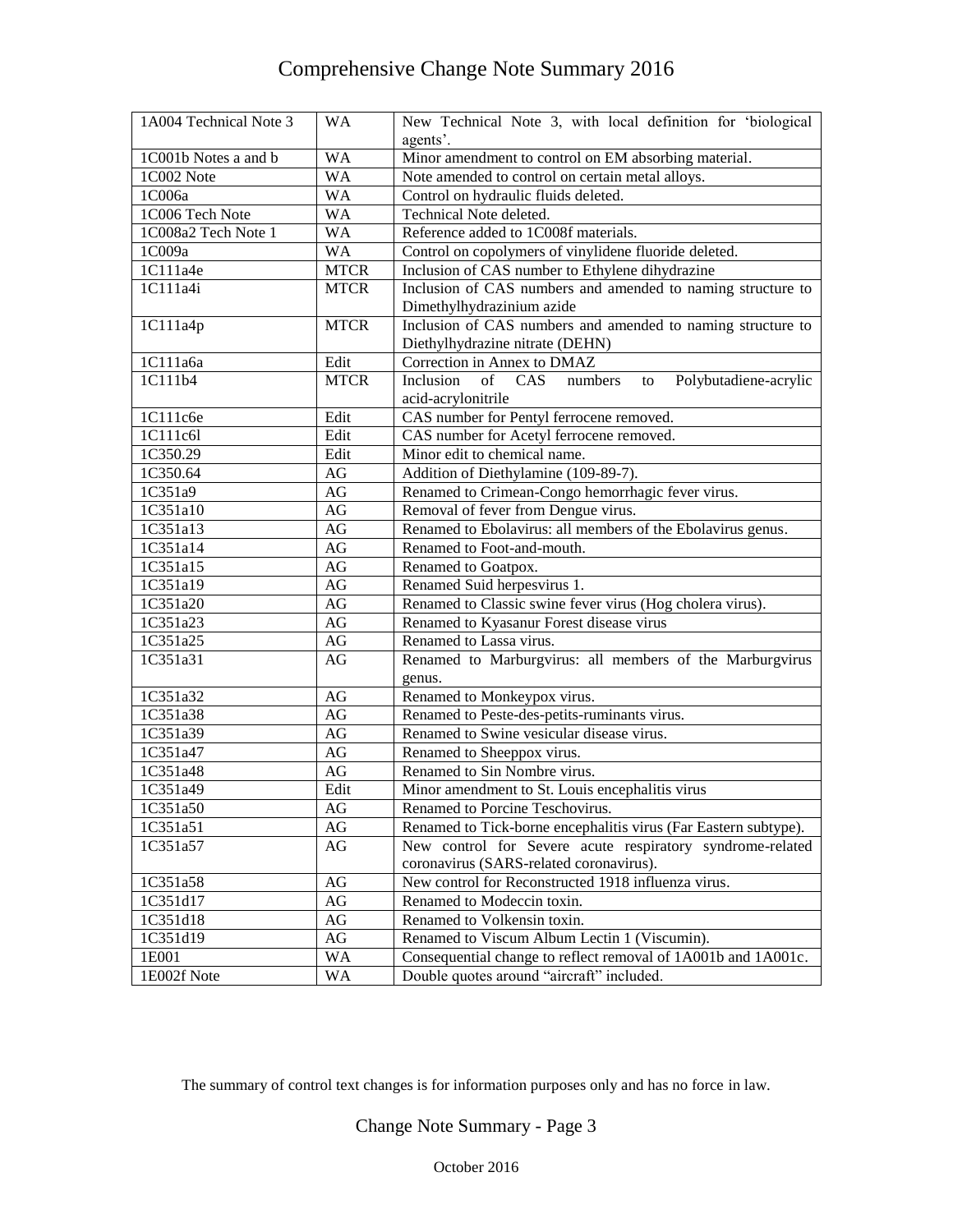| <b>Category 2</b>              |           |                                                                                                                                                                 |
|--------------------------------|-----------|-----------------------------------------------------------------------------------------------------------------------------------------------------------------|
| 2B Technical Notes 3, 5b<br>&7 | Edit      | Number of corrections to text included.                                                                                                                         |
| 2B001a & Note 1 & 2            | <b>WA</b> | Control entry for machine tools for turning rewritten, including<br>new Note 2.                                                                                 |
| 2B001b1                        | <b>WA</b> | Control entry for machine tools for milling rewritten to use<br>unidirectional positioning repeatability.                                                       |
| 2B001b2a                       | <b>WA</b> | Control parameters changed 5-axes milling machines control.                                                                                                     |
| 2B006b1 Note                   | <b>WA</b> | Note to control for linear displacement measuring instruments<br>amended.                                                                                       |
| 2B006b1c2 & 3                  | <b>WA</b> | Sub-entry for control on laser measuring systems amended.                                                                                                       |
| 2B006b2 Note                   | <b>WA</b> | Note to control on angular displacement measuring instruments<br>amended.                                                                                       |
| 2B007a Technical Note          | Edit      | Minor amendment to Technical Note.                                                                                                                              |
| 2B008a N.B.                    | Edit      | Nota Bene to linear position feedback units amended.                                                                                                            |
| 2B201 Technical Note           | Edit      | Minor amendment to Technical Note.                                                                                                                              |
| $2B201a$ , b & c               | Edit      | Minor amendments to text.                                                                                                                                       |
| 2B201 Note 3                   | Edit      | New Note added to align with NSG Regime.                                                                                                                        |
| 2B206c                         | Edit      | New control entry 2B206c created to remove possible gap in<br>controls as a result of 2B006b1c amendment.                                                       |
| 2B352d                         | AG        | Control heading for cross flow filtration equipment amended.                                                                                                    |
| 2B352d1b Tech Note             | Edit      | Editorial correction.                                                                                                                                           |
| 2B352e                         | AG        | Control entry on steam sterilisable freeze drying equipment<br>rewritten to include gas or vapour sterilisable freeze drying<br>equipment.                      |
| 2B352f2 & Note 1 & 2           | AG        | Control entry on biological safety cabinets expanded to include<br>biocontainment chambers, and characteristics of all items of<br>interest: 2 new Notes added. |
| 2B352g                         | AG        | Control entry on chambers designed for aerosol challenge testing<br>completely rewritten, with focus on aerosol inhalation equipment.                           |

| Category 3     |           |                                                                                                                                                                                              |
|----------------|-----------|----------------------------------------------------------------------------------------------------------------------------------------------------------------------------------------------|
| 3A001          | WA.       | Change in chapeau for control of electronic components.                                                                                                                                      |
| 3A001a5a2      | <b>WA</b> | ADC control parameter increased from 300 to 500 million words<br>per second.                                                                                                                 |
| 3A001a5a3      | <b>WA</b> | ADC control parameter changed to go from 12 bit, to 12 bit or<br>more, but less than 14 bit.                                                                                                 |
| 3A001a5a4      | <b>WA</b> | ADC control parameter changed from more than 12 bit to 14 bit<br>or more, equal to or less than 14 to less than 16 bit, and output<br>rate greater than 125 to 250 million words per second. |
| 3A001a5a5      | WA.       | ADC control parameter changed to a resolution of 16 bit or more,<br>and an output rate greater than 20 million to output rate greater<br>than 65 million.                                    |
| 3A001a7        | Edit      | Minor amendment to text.                                                                                                                                                                     |
| 3A001b         | <b>WA</b> | Control heading for microwave and millimetre items amended.                                                                                                                                  |
| 3A001b4f1      | Edit      | Amendment to align with Regime text.                                                                                                                                                         |
| 3A001b4 Note 2 | Edit      | Amendment to align with regime text.                                                                                                                                                         |

The summary of control text changes is for information purposes only and has no force in law.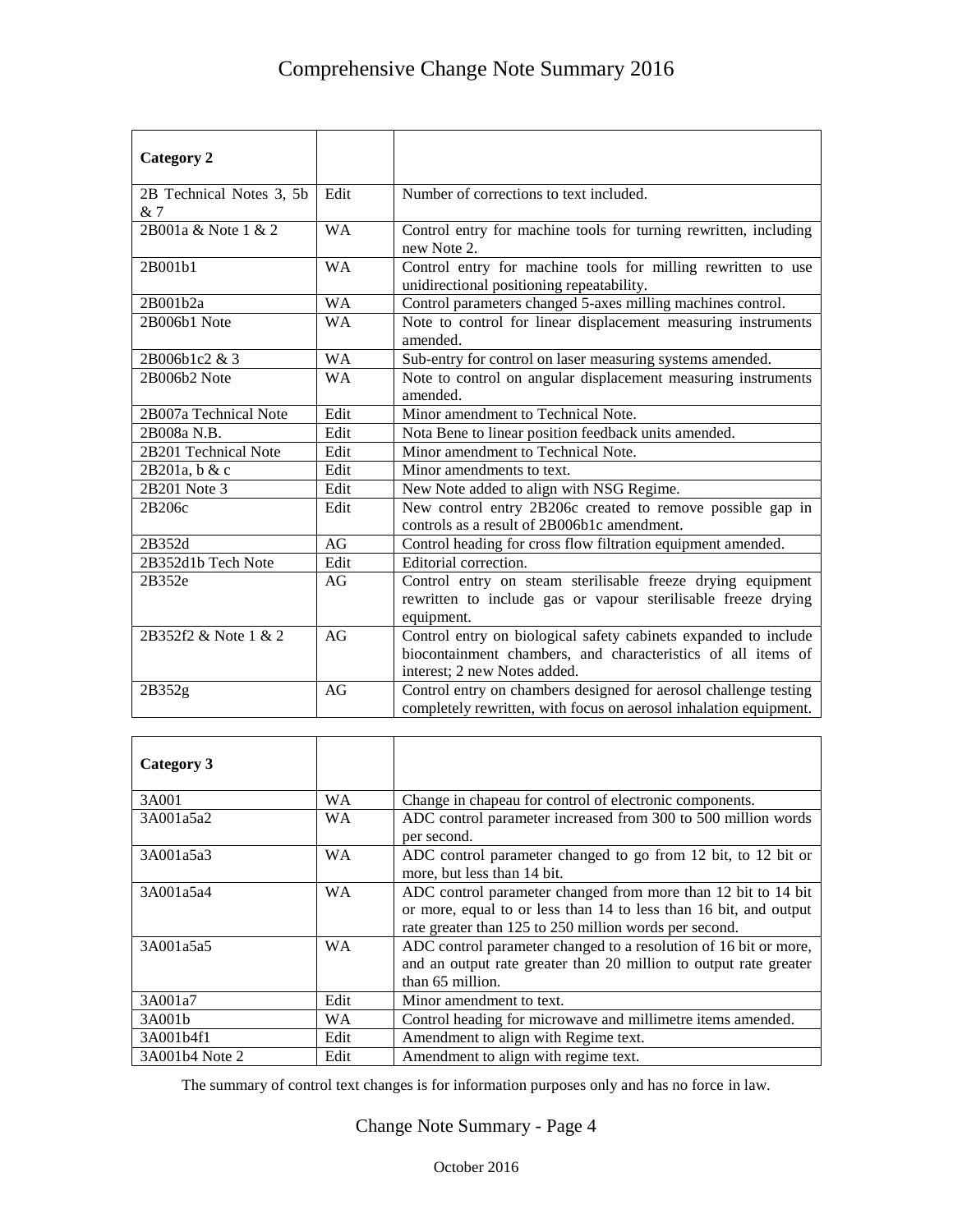| 3A001b8                     | Edit      | Correction to remove minor typo.                                                                                                                          |
|-----------------------------|-----------|-----------------------------------------------------------------------------------------------------------------------------------------------------------|
| 3A001e1b                    | <b>WA</b> | Control parameter for control on 'cells' increased from 300 to                                                                                            |
|                             |           | 350 Wh/kg.                                                                                                                                                |
| 3A001f                      | <b>WA</b> | Text amended to rotary type position encoder control                                                                                                      |
| 3A001h Note 2               | Edit      | Minor amendment to text.                                                                                                                                  |
| 3A002                       | <b>WA</b> | Chapeau modified to include "electronic assemblies"<br>and<br>modules in addition to the previous controlled equipment.                                   |
| 3A002a5                     | <b>WA</b> | Control on waveform digitisers deleted;                                                                                                                   |
| 3A002a6 & Tech Note 1<br>&2 | <b>WA</b> | Control entry for digital recorders rewritten, including paragraphs<br>a and b.; Original Technical Note deleted; 2 new Technical Notes<br>1 and 2 added. |
| 3A002d3d & e                | Edit      | Minor correction.                                                                                                                                         |
| 3A002h, N.B., Tech Note     | <b>WA</b> | New control entry for "electronic assemblies", modules, or                                                                                                |
| & Note                      |           | equipment created; including Nota Bene, Technical Note and<br><b>Note</b>                                                                                 |
| 3A232b                      | Edit      | Minor amendment to align with regime text.                                                                                                                |
| 3B001c                      | <b>WA</b> | Control entry for anisotropic plasma dry etching equipment has<br>been deleted.                                                                           |
| 3B001e1                     | <b>WA</b> | Control entry central wafer handling systems amended                                                                                                      |
| 3B001e2 Tech Note 1         | <b>WA</b> | <b>Technical Note amended</b>                                                                                                                             |
| 3B001f3                     | <b>WA</b> | Control entry for equipment specially designed for mask making<br>rewritten.                                                                              |
| 3B001f4                     | <b>WA</b> | New control entry for equipment specially designed for device<br>processing using direct writing methods.                                                 |
| 3D001                       | <b>WA</b> | Consequential change to reflect creation of 3A002h.                                                                                                       |
| 3D004                       | Edit      | Text amended to align with regime text.                                                                                                                   |
| 3D002                       | Edit      | Regime reference amended.                                                                                                                                 |
| 3E001 Note 1                | Edit      | Note amended for consistency.                                                                                                                             |
| 3E002a Tech Note            | <b>WA</b> | <b>Technical Note amended</b>                                                                                                                             |
| 3E002c                      | WA        | Control parameter for technology for microprocessors amended.                                                                                             |
| 3E002 Notes 1, 2 & 3        | <b>WA</b> | Note to 3E002c replaced with Note 1 to 3E002; Existing Note 1<br>and 2 renumbered.                                                                        |
|                             |           |                                                                                                                                                           |

| Category 4       |           |                                                                                                                                                                                             |
|------------------|-----------|---------------------------------------------------------------------------------------------------------------------------------------------------------------------------------------------|
| (Note 3)         | <b>WA</b> | Note deleted.                                                                                                                                                                               |
| 4A003 Note 1     | <b>WA</b> | Reference to equipment designed for "signal processing" has<br>been removed.                                                                                                                |
| 4A003b           | <b>WA</b> | Control parameter for digital computers increased from 8.0 to<br>12.5 Weighted TeraFLOPS.                                                                                                   |
| $4A003c$ Note 1  | <b>WA</b> | Note amended.                                                                                                                                                                               |
| $4A003e \& N.B.$ | <b>WA</b> | equipment performing<br>analogue-to-digital<br>Control<br>on<br>conversions exceeding the limits specified by 3A001a5 has been<br>deleted.; Nota Bene for "electronic assemblies" included. |
| 4D001b1          | <b>WA</b> | Control parameter increased from 1.0 to 6.0 Weighted<br>TeraFLOPS.                                                                                                                          |
| 4E001b1          | <b>WA</b> | Control parameter increased from $1.0$ to $6.0$<br>Weighted<br>TeraFLOPS.                                                                                                                   |

The summary of control text changes is for information purposes only and has no force in law.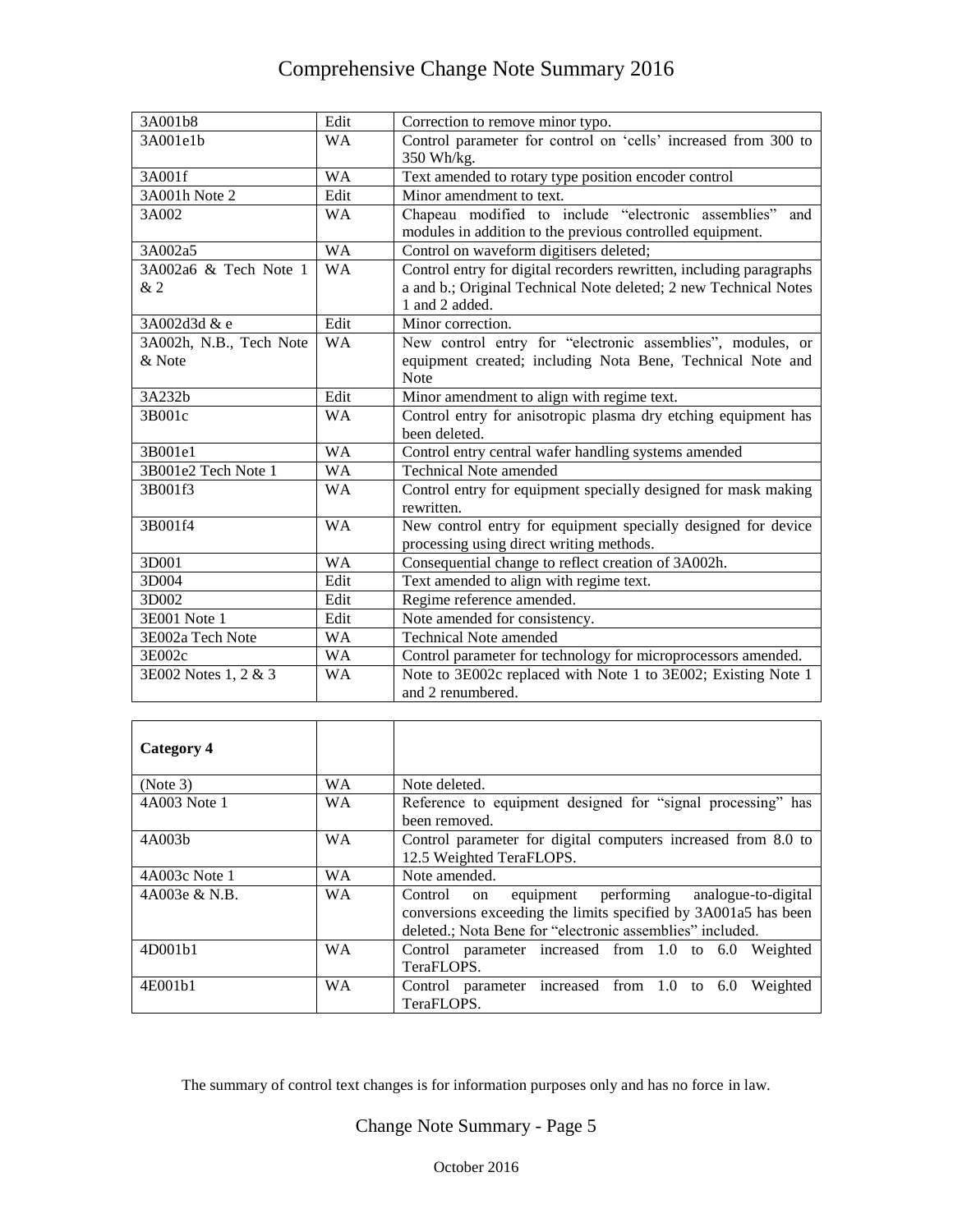| <b>Category 5 Part 1</b>           |           |                                                                                                                                                                                         |
|------------------------------------|-----------|-----------------------------------------------------------------------------------------------------------------------------------------------------------------------------------------|
| Note 1                             | Edit      | Remove "lasers" from Note to align with WA.                                                                                                                                             |
| (Note 1 N.B.2)                     | <b>WA</b> | Nota Bene deleted.                                                                                                                                                                      |
| 5A001d                             | <b>WA</b> | Control entry on "electronically steerable phased array antennae"<br>has been rewritten to include sub-paragraphs 1 to 4.                                                               |
| 5B001b2b                           | <b>WA</b> | Control on telecommunications equipment performing "optical<br>amplification" using Praseodymium Doped Fluoride Fibre<br>Amplifiers, has been removed.                                  |
| 5B001b4                            | <b>WA</b> | Quadrature-Amplitude-Modulation<br>Control<br>on<br>parameter<br>techniques increased from 256 to 1 024.                                                                                |
| 5D001d4                            | <b>WA</b> | Quadrature-Amplitude-Modulation<br>Control<br>parameter<br>on<br>techniques increased from 256 to 1 024.                                                                                |
| 5E001c2b                           | <b>WA</b> | Control on equipment performing "optical amplification" using<br>Praseodymium Doped Fluoride Fibre Amplifiers, has been<br>removed.                                                     |
| 5E001c4a                           | <b>WA</b> | Control<br>Quadrature-Amplitude-Modulation<br>parameter<br>on<br>techniques increased from 256 to 1 024.                                                                                |
| <b>Category 5 Part 2</b>           |           |                                                                                                                                                                                         |
| Note 1                             | WA        | Note on control status of information security equipment deleted.                                                                                                                       |
| Note 3                             | <b>WA</b> | New control entries 5A003 and 5A004 included in Cryptography<br>Note.                                                                                                                   |
| Note 3 Tech Note                   | <b>WA</b> | New control entries 5A003 and 5A004 included in Cryptography<br>Note Technical Note.                                                                                                    |
| Note 1b to the CN                  | <b>WA</b> | Note amended.                                                                                                                                                                           |
| 5A002                              | <b>WA</b> | Chapeau amended for information security equipment; many sub-<br>controls have been moved or deleted                                                                                    |
| 5A002a                             | <b>WA</b> | Control entry heading amended.                                                                                                                                                          |
| (5A002a2)                          | <b>WA</b> | Control moved to 5A004                                                                                                                                                                  |
| (5A002a3)                          | <b>WA</b> | Blank entry deleted.                                                                                                                                                                    |
| (5A002a4)                          | <b>WA</b> | Control moved to 5A003b                                                                                                                                                                 |
| (5A002a5)                          |           | Control moved to 5A002e                                                                                                                                                                 |
| (5A002a6)                          |           | Control moved to 5A002d                                                                                                                                                                 |
| (5A002a7)                          | <b>WA</b> | Control on non-cryptographic information and communications<br>technology (ICT) security systems and devices that have been<br>evaluated and certified by a national authority deleted. |
| (5A002a8)                          |           | Control moved to 5A003a                                                                                                                                                                 |
| (5A002a9)                          | WA        | Control moved to 5A002c                                                                                                                                                                 |
| 5A002 Note                         | WA        | Edit to text to refer to 5A002a; Blank Notes b, c and h deleted.                                                                                                                        |
| 5A002 Note a1a                     | WA        | Consequential change to Note a                                                                                                                                                          |
| 5A002 Note a2                      | Edit      | Minor edit for consistency.                                                                                                                                                             |
| 5A002 Note b & Tech<br><b>Note</b> | WA        | Note d renamed Note b, and consequential changes to Tech Note                                                                                                                           |
| 5A002 Note c                       | WA        | Note e renamed to Note c                                                                                                                                                                |
| 5A002 Note d                       | WA        | Note f renamed to Note d                                                                                                                                                                |
| 5A002 Note e                       | WA        | Note g renamed to Note e, and consequential changes.                                                                                                                                    |
| 5A002 Note f                       | WA        | Note I renamed Note f                                                                                                                                                                   |
| 5A002 Note g                       | WA        | Note j renamed Note g, and consequential changes.                                                                                                                                       |
| 5A002 Note h                       | WA        | Note k renamed Note h, and consequential changes.                                                                                                                                       |

The summary of control text changes is for information purposes only and has no force in law.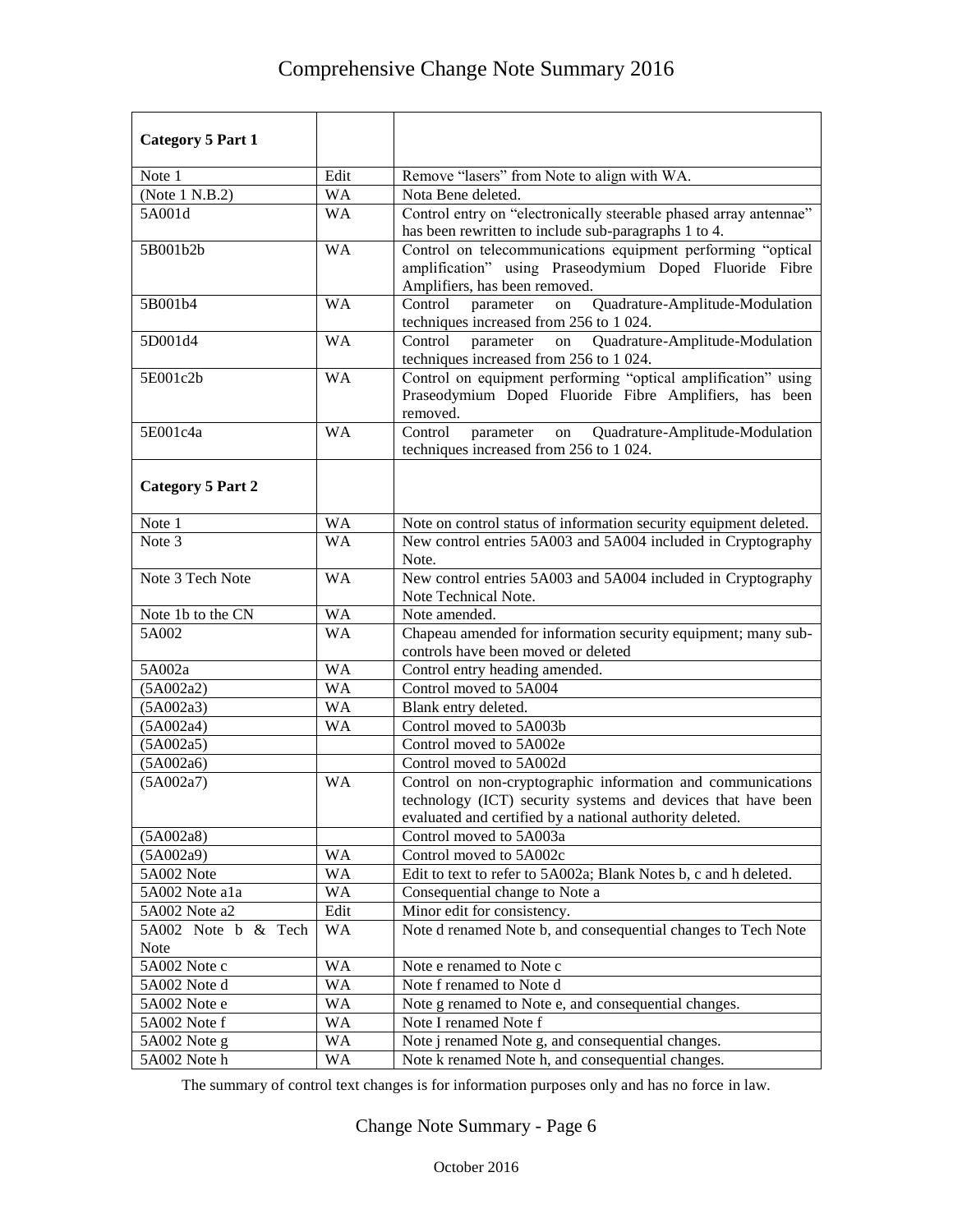| 5A002 Note i            | <b>WA</b> | Note 1 renamed Note i                                                                                                                                                           |
|-------------------------|-----------|---------------------------------------------------------------------------------------------------------------------------------------------------------------------------------|
| 5A002 Note j            | <b>WA</b> | Note m renamed Note i                                                                                                                                                           |
| 5A002b                  | <b>WA</b> | Control on cryptographic activation items amended.                                                                                                                              |
| 5A002c & Tech Note      | <b>WA</b> | 5A002a9 control on systems designed or modified to use or<br>perform "quantum cryptography" renumbered 5A002c.                                                                  |
| 5A002d, d.1. & d2.      | <b>WA</b> | 5A002a6 control on systems designed to use cryptographic<br>techniques to generate channelising codes, scrambling codes or<br>network identification codes renumbered 5A002d.   |
| 5A002e                  | <b>WA</b> | 5A002a5 control on systems designed to use cryptographic<br>techniques to generate the spreading code for "spreading<br>spectrum" systems renumbered 5A002e.                    |
| 5A003a & Note           | <b>WA</b> | 5A002a8 control on communications cable systems designed or<br>modified using mechanical, electrical or electronic means to<br>detect surreptitious intrusion renumbered 5A003a |
| 5A003b                  | <b>WA</b> | 5A002a4 control on systems designed to reduce compromising<br>emanations renumbered 5A003b                                                                                      |
| 5A004, Note & Tech Note | <b>WA</b> | 5A002a2 control on equipment performing 'cryptanalytic<br>functions' renumbered 5A004.                                                                                          |
| 5B002a                  | <b>WA</b> | Consequential change to include entries 5A003 and 5A004.                                                                                                                        |
| 5B002b                  | <b>WA</b> | Consequential change to include entries 5A003 and 5A004;<br>Text edit to include <of> in front of "software".</of>                                                              |
| 5D002a                  | <b>WA</b> | Consequential change to include entries 5A003 and 5A004;<br>Text edit to include $\leq$ of $>$ in front of "software".                                                          |
| 5D002c1                 | <b>WA</b> | Consequential change to include entries 5A003 and 5A004.                                                                                                                        |
| 5D002d                  | <b>WA</b> | Cryptographic activation control text revised.                                                                                                                                  |
| 5E002a                  | <b>WA</b> | Consequential change to include entries 5A003 and 5A004;<br>Text edit to include <of> in front of "software".</of>                                                              |
| 5E002b                  | <b>WA</b> | Cryptographic activation control text revised                                                                                                                                   |

| Category 6        |           |                                                                                                                                       |
|-------------------|-----------|---------------------------------------------------------------------------------------------------------------------------------------|
| 6A001a1d2         | WA        | Positioning accuracy replaced with <determined error="" position=""><br/>in control for acoustic systems.</determined>                |
| 6A001a1e2         | <b>WA</b> | Positioning accuracy replaced with <determined error="" position=""><br/>in control for active individual sonars.</determined>        |
| 6A001a2d1         | <b>WA</b> | Heading sensor control amended.                                                                                                       |
| 6A001b1b          | <b>WA</b> | Correlation-velocity and Doppler-velocity sonar log equipment<br>control amended.                                                     |
| 6A001b2           | <b>WA</b> | Doppler-velocity sonar log equipment control amended.                                                                                 |
| 6A002a3 Note 2    | <b>WA</b> | New decontrol added for non-"space-qualified" "focal plane"<br>arrays", to cover thermopile arrays having less than 5130<br>elements. |
| 6A003 (Nota Bene) | <b>WA</b> | Note on television and film-based photographic still cameras<br>deleted as a consequential change of deletions in Category 8.         |
| 6A004a2 Note      | <b>WA</b> | New Note added for mirrors specially designed to direct solar<br>radiation for terrestrial heliostat installations.                   |
| 6A004a3 Note      | <b>WA</b> | New Note added for mirrors specially designed to direct solar<br>radiation for terrestrial heliostat installations.                   |
| 6A004d2a3         | <b>WA</b> | Sub-paragraph to control for Steering, tracking, stabilisation and<br>resonator alignment equipment amended.                          |
| 6A004d2b          | WA        | Sub-paragraph to control on resonator alignment equipment                                                                             |

The summary of control text changes is for information purposes only and has no force in law.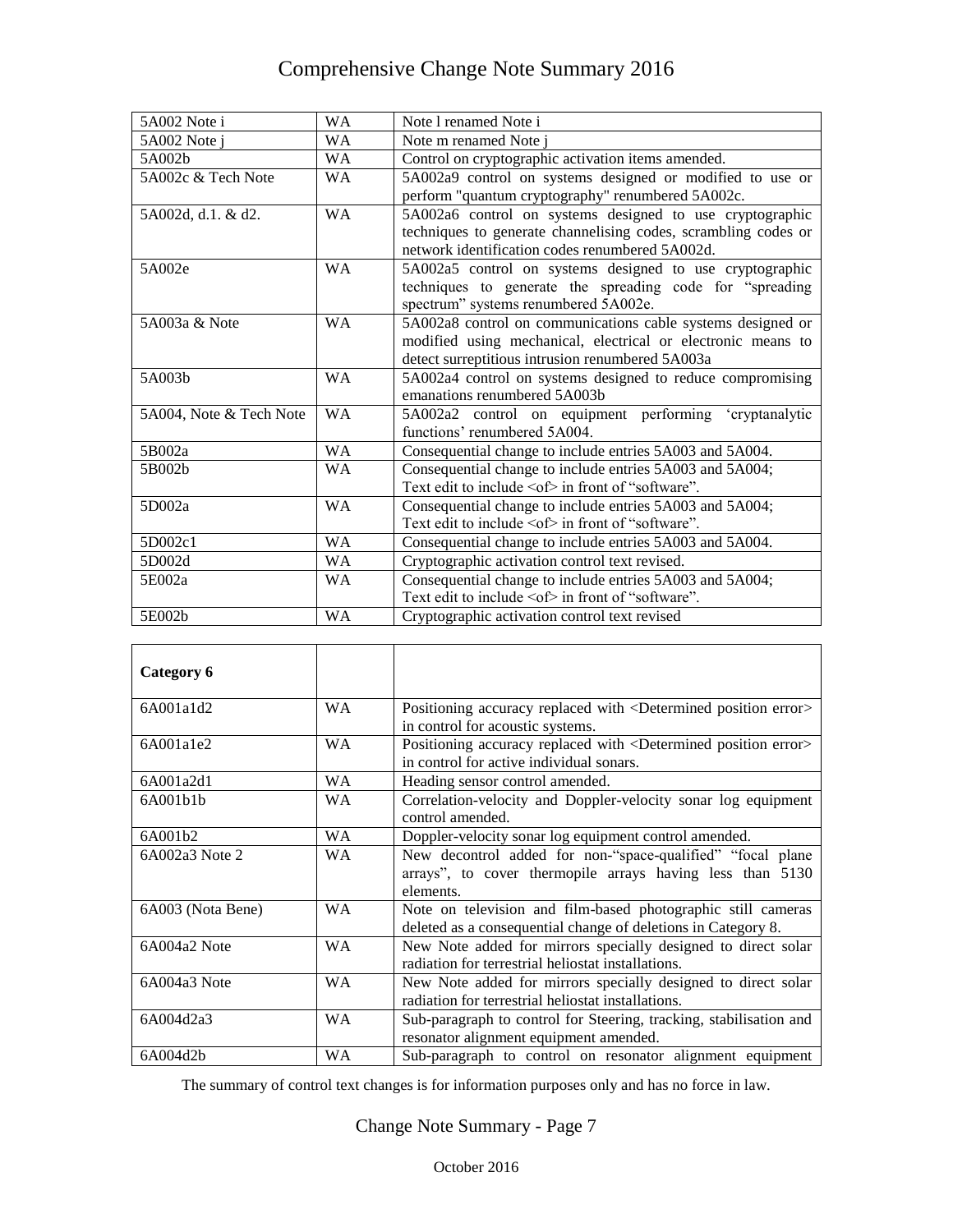|                        |           | amended.                                                        |
|------------------------|-----------|-----------------------------------------------------------------|
| 6A005b6a2              | <b>WA</b> | Average power parameter amended for laser control.              |
| 6A005b6b2              | <b>WA</b> | Average power parameter amended for laser control.              |
| 6A005c1 Note           | <b>WA</b> | Note amended.                                                   |
| 6A005d1d1d             | <b>WA</b> | New Note on control of epitaxially-fabricated monolithic        |
|                        |           | devices.                                                        |
| 6A005d1d2d             | <b>WA</b> | New Note on control of epitaxially-fabricated monolithic        |
|                        |           | devices.                                                        |
| 6A005e3                | <b>WA</b> | Control on MLD control amended                                  |
| 6A005e3c               | WA        | Sub-paragraphs on MLD control amended                           |
| 6A005f3                | <b>WA</b> | Double quotes around "accuracy".                                |
| 6A005g1, g2, g3 & Tech | <b>WA</b> | Sub-paragraphs and Technical Note for control on Laser acoustic |
| <b>Note</b>            |           | detection equipment amended.                                    |
| 6A007a                 | <b>WA</b> | Gravity meters control amended                                  |
| 6A007b1 & b2           | <b>WA</b> | Sub-paragraphs on control gravity meters amended                |
| 6A008a2                | WA        | Sub-paragraphs on control radars amended                        |
| 6A008i3                | <b>WA</b> | Sub-paragraphs on control LIDAR amended                         |
| 6A008 Technical Note 2 | <b>WA</b> | Technical Note amended.                                         |
| 6A108b2b               | Edit      | Minor amendment.                                                |
| 6A203b3                | Edit      | Minor amendment.                                                |
| 6B004a                 | <b>WA</b> | Control on optical equipment for measuring reflectance amended  |
| 6B007                  | <b>WA</b> | Equipment to align gravity meters amended.                      |
| $6C(0)$ 5b1 & b2       | <b>WA</b> | Sub-entries for laser material amended.                         |
| 6E003a2                | <b>WA</b> | Control on optical fabrication "technology" amended.            |
| 6E101 Note             | Edit      | Note amended to remove from control technology for the use of   |
|                        |           | non-MTCR items                                                  |
| 6E201 Note             | Edit      | Note added to remove from control technology for the use of     |
|                        |           | non-NSG cameras.                                                |

| Category 7             |             |                                                                                                                                 |
|------------------------|-------------|---------------------------------------------------------------------------------------------------------------------------------|
| 7A003 Technical Note 2 | <b>WA</b>   | Tech note for local definition of 'CEP' deleted;<br>"Circular Error Probable" changed to a global definition.                   |
| 7A003a1, 2 & 3         | <b>WA</b>   | Sub-paragraphs for control on inertial measurement equipment<br>amended.                                                        |
| 7A003b                 | <b>WA</b>   | Sub-control on inertial measurement equipment amended.                                                                          |
| 7A003c                 | WA          | Sub-control on inertial measurement equipment amended.                                                                          |
| 7A004a                 | <b>WA</b>   | Control on star trackers amended.                                                                                               |
| 7A008                  | WA          | Control on sonar navigation equipment amended.                                                                                  |
| 7A101 Tech Note 2      | Edit        | Minor amendment.                                                                                                                |
| 7A103a Note            | Edit        | Note amended.                                                                                                                   |
| 7A103c                 | Edit        | Abbreviation for CEP removed to avoid confusion with global<br>version.                                                         |
| 7A116                  | Edit        | Control chapeaux amended to include "missiles" to align with<br>intention of MTCR control.                                      |
| 7A116a                 | <b>MTCR</b> | Control entry on flight control systems changed to include<br>pneumatic flight control systems, including fly-by-light systems; |
| 7B001 Technical Note 1 | <b>WA</b>   | Double quotes around "aircraft" in Technical Note.                                                                              |
| 7B002a & b             | WA.         | Sub-controls for equipment to characterize mirrors for ring laser<br>gyros amended                                              |
| 7D104 & Note           | <b>MTCR</b> | New control for "software" specially designed or modified for                                                                   |

The summary of control text changes is for information purposes only and has no force in law.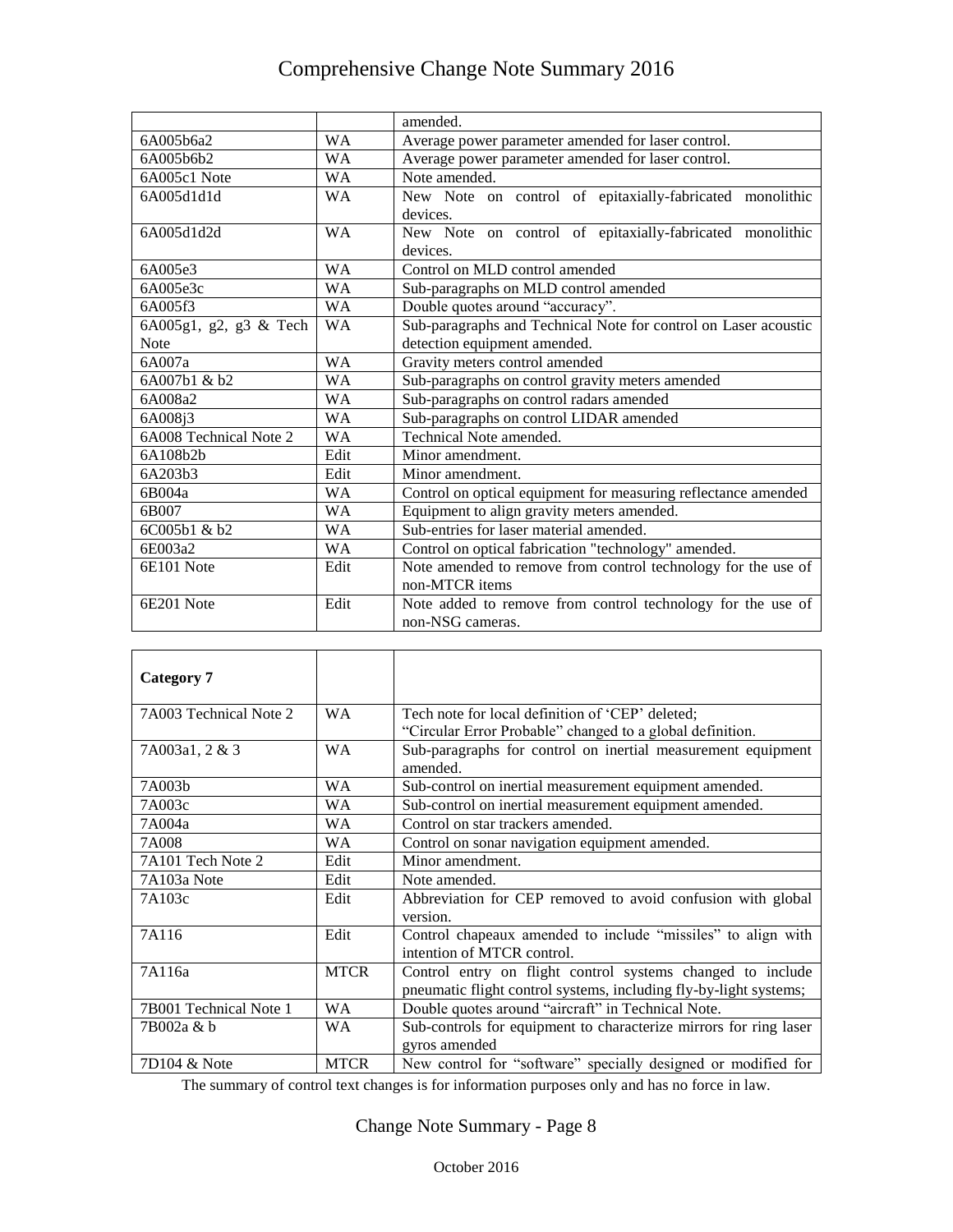|              |           | the operation or maintenance of 7A117 "guidance sets".                              |
|--------------|-----------|-------------------------------------------------------------------------------------|
| 7E004a7      | <b>WA</b> | Control on technology for DBRN systems amended                                      |
| 7E004b1      | <b>WA</b> | Control on technology for photomic based sensing amended.                           |
| 7E004b7b4    | <b>WA</b> | Control on technology for stable control flight amended.                            |
| 7E004b8a & b | <b>WA</b> | Sub-paragraphs for control on technology for fly-by-wire<br>amended.                |
| 7E004c2      | <b>WA</b> | Sub-control on "technology" for the "development" of helicopter<br>systems amended. |
|              |           |                                                                                     |
|              |           |                                                                                     |

| Category 8 |           |                                                                                                                            |
|------------|-----------|----------------------------------------------------------------------------------------------------------------------------|
| 8A001 N.B. | <b>WA</b> | Note changed to Nota Bene; reference to Category 5, Part 2<br>removed.                                                     |
| 8A001e2    | <b>WA</b> | Sub-control for control on ocean salvage systems amended.                                                                  |
| 8A002d     | <b>WA</b> | Control entry for underwater vision systems has been re-written,<br>with entries 8A002d1a, 8A002d1b, and 8A002d1c deleted. |
| 8A002e     | WA        | Control on photographic still cameras deleted.                                                                             |

| <b>Category 9</b> |                           |                                                                                                                                                                     |
|-------------------|---------------------------|---------------------------------------------------------------------------------------------------------------------------------------------------------------------|
| 9A001a Note 1     | <b>WA</b>                 | Note to aero gas turbine engines amended                                                                                                                            |
| 9A001b            | <b>WA</b>                 | Control for Mach 1 aero engines amended                                                                                                                             |
| 9A004d            | <b>WA</b>                 | Consequential change on list of references in "spacecraft<br>payloads" control as a result of Category 5 Part 2 restructure.                                        |
| 9A105             | <b>MTCR</b>               | Control amended to include gel propellant rocket motors.                                                                                                            |
| 9A105a            | <b>MTCR</b>               | Control on liquid propellant rocket engines changed to include<br>gel propellant rocket motors/propulsion systems.                                                  |
| 9A105b            | <b>MTCR</b>               | Control on liquid propellant rocket engines changed to include<br>gel propellant rocket motors/propulsion systems.                                                  |
| 9A106a & b        | Edit                      | Liquid rocket component control amended to align with regime<br>intentions.                                                                                         |
| 9C108             | Edit                      | Missile insulation material control amended to align with regime<br>intention.                                                                                      |
| 9B001b            | <b>WA</b>                 | Control on equipment, tooling or fixtures specially designed for<br>manufacturing gas turbine engine blades rewritten to include sub-<br>entries $1, 2$ , and $3$ . |
| 9B106a & a1       | Edit                      | Environmental chamber control amended to align with regime<br>text.                                                                                                 |
| 9D103             | Edit                      | Minor changes to text.                                                                                                                                              |
| 9D104a            | <b>MTCR</b>               | New control entry 9D104a created for "software" specially<br>designed or modified for the "use" of goods specified.                                                 |
| 9D104b            | <b>MTCR</b>               | New control entry 9D104b created for "software" specially<br>designed or modified for the operation or maintenance of<br>subsystems or equipment specified.         |
| 9D105             | <b>MTCR &amp;</b><br>Edit | Control on software which coordinates the functions of more than<br>one subsystem amended; Reference to control corrected from<br>9D003e to 9D004e.                 |
| 9E003h Note       | <b>WA</b>                 | Note to FADAC technology control amended.                                                                                                                           |
| 9E003j & N.B.     | <b>WA</b>                 | Control on technology for wing folding systems and Nota Bene<br>amended.                                                                                            |

The summary of control text changes is for information purposes only and has no force in law.